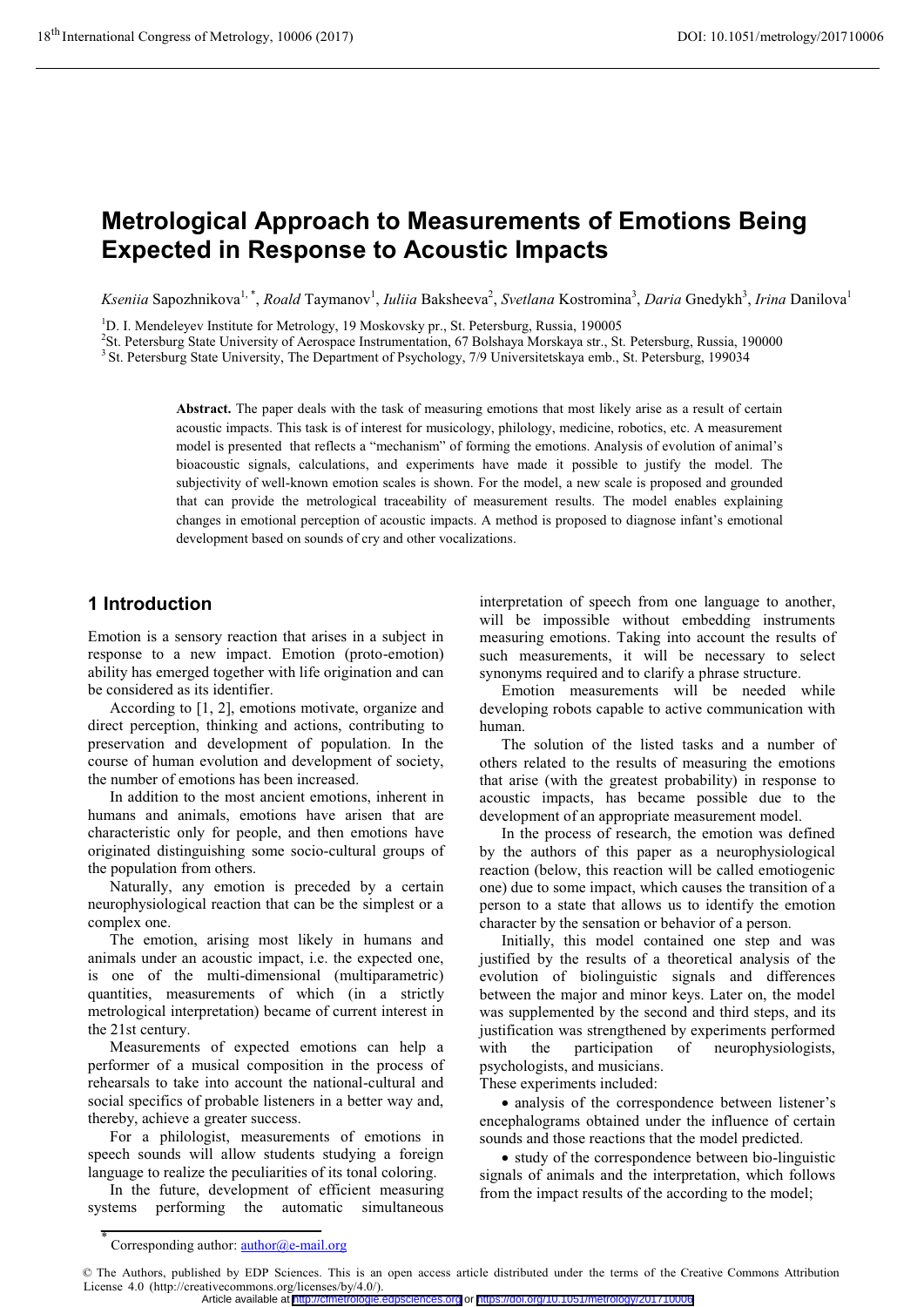- experiment- calculated analysis of excerpts of ethnic and bell music, etc.

The developed measurement model can be considered as a model of the "mechanism" of forming the emotions. That is why it allows us to explain some effects in the field of neurophysiology, psychology, and musicology.

#### **2 Emotion scales**

The measurement model consists of 3 steps. Its 1st step demonstrates the "mechanism" of the basic emotion formation. It is shown in Fig. 1 and contains a preselector of sound range oscillations (the preselector reflects an auricle with a membrane), nonlinear converter, delay unit (based on an operative memory), frequency selector of the sounding energy maximum zone, selector of oscillations with frequencies in the zone of the brain biorhythms, as well as units that provide the identification of basic emotions.

Complex emotions named here as emotional images are formed in subsequent steps of the model. In the 2nd step, the basic emotional images (BEI) that have a general human character are generated, and in the 3rd step the formation of culture dependent emotional images (CEI), takes place (Fig. 2). They are associated with the cognitive human activity, upbringing, education, national history, as well as belonging to a certain socio-cultural group.



**Fig. 1.** The 1st step of the measurement model [3].



**Fig. 2.** Three-steps measurement model [3].

Calculation-experimental studies were performed with the participation of neurophysiologists, psychologists, mathematicians, metrologists, an art-

therapist, and a composer. These investigations have confirmed that the proposed model corresponds to the processes that occur when emotions are generated in response to a certain acoustic stimulus [3-10].

It follows from the analysis of the model given above that the earliest (the most ancient) emotions that are usually called basic ones, are associated with the frequencies of the brain biorhythms, their difference being identified by the frequencies of delta-, theta-, or alpha-brain biorhythms. The enrichment of emotion spectrum is connected, firstly, with combination of the corresponding biorhythm frequency and a sound carrier frequency; secondly, with simultaneous excitation of 2-3 biorhythms, thirdly, with the sequence of several biorhythm groups.

The scale of basic emotions proposed by Izard [1] includes 10 gradations: "anger", "contempt", "disgust", "distress", "fear", "guilt", "interest", "joy", "shame", and "surprise". Ekman in [11] singles out 6 gradations: "fear", "anger", "disgust", "sadness", and "happiness". In [12] 8 basic emotions are proposed: "anger" - "fear", "approval" - "disgust", "happiness" - "sadness", "expectation" - "surprise". Kulikov in [13] notes the necessity to include "excitement" ("gambling") and "vigour". In the Ilyin's opinion, "shame", guilt", and "interest" should be excluded from the list [14].

A unified idea of the basic emotion scale has not been formed until present. Subjectivity and inconsistency of the scales considered above, in our view, is caused by the fact that their authors did not rely upon the concept of bioacoustic signals of living creatures in the course of evolution.

The measurement model can be used as a model of emotion formation "mechanism" as well. This statement is the result of the analysis of bioacoustic signal evolution and evolution of basic emotions colouring these bioacoustic signals. The correspondence between these signals and basic emotions was obtained in experiments [15]. This basis enables connecting "threat emotion", which was not mentioned above, with the neurophysiological reaction within the delta-rhythm zone.

Since, as it follows from the model, an expected emotion potentially contained in sounding is associated with both a modulating infrasound component frequency and carrier frequency, it is possible to divide this gradation into two parts "fear" and "anger" (fearsome emotion). At the same time it should be noted that:

high carrier frequency (higher than, approximately, 10 kHz) is characteristic for a sounding aimed at warning somebody against danger in the maximum large space (this is "fear");

low carrier frequency (lower than, approximately, 1 kHz) indentifies the emotion addressed to somebody being at a close vicinity (this is "anger").

Similarly, it is logical to define the neurophysiological reaction with the theta-rhythm frequency as reflex emotion "alertness" singling out "surprise" and "expectation" in accordance with a carrier frequency.

Finally, the neurophysiological reaction with the alpha-rhythm frequency can be identified as reflex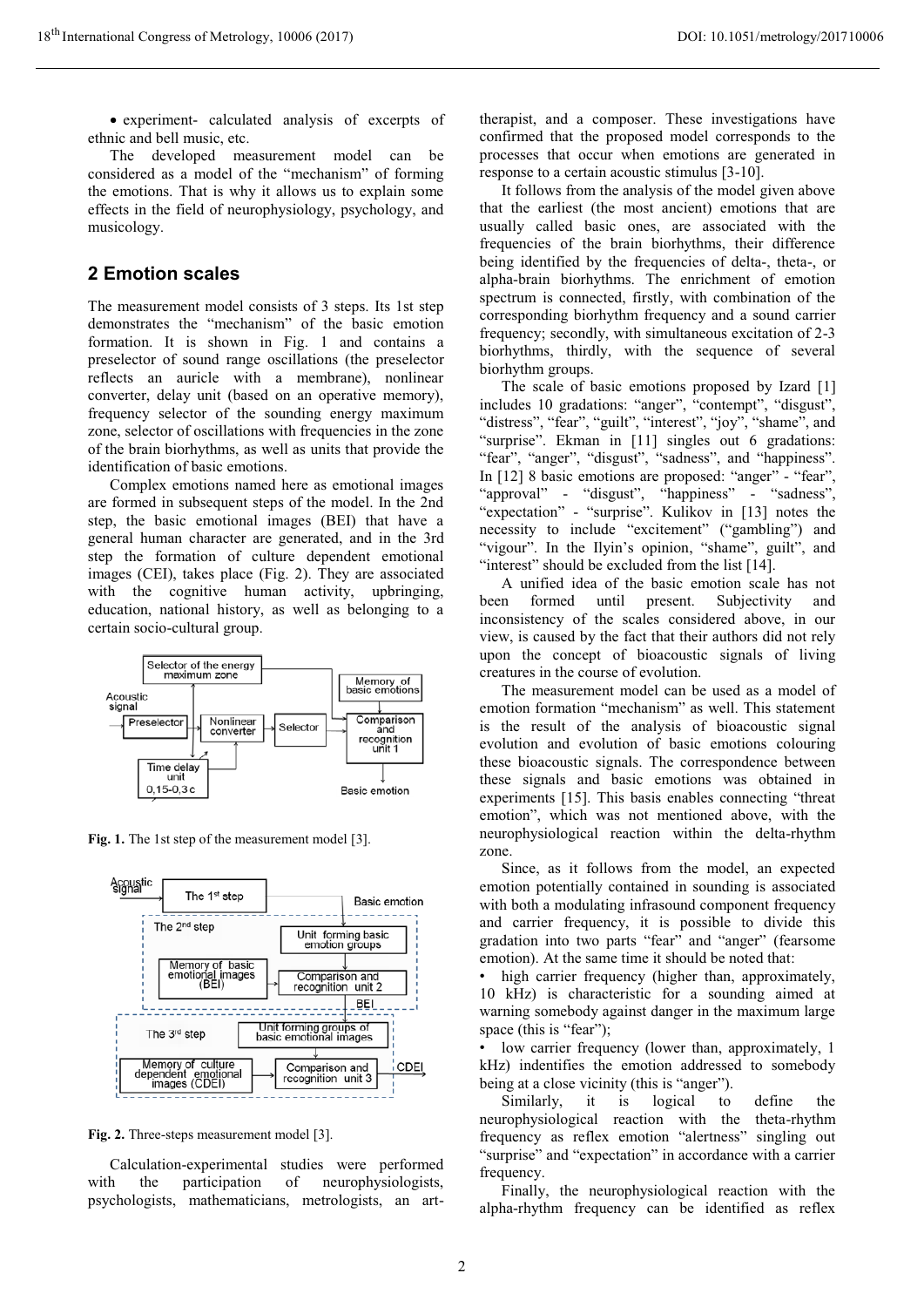emotion "exitation" with its possible manifestations (stimulated by a carrier frequency) such as "happiness" and singling out "passion" ("gambling").

The proposed structure of basic emotion scale provides the metrological traceability (of course, within the uncertainty of biorhythm boundaries) while measuring expected emotions. It is characteristic that the number of emotions here is limited by the number of the brain biorhythms that participate in their formation, but it approximately corresponds to the number of basic emotions, considered by some psychologists using other motives.

In accordance with the model, the total number of emotions that are common for human and developed animals (mammals) is significantly higher than 6, since it is determined by the number of possible combinations of a few (usually, up to 3) basic emotions. It is interesting that many years ago Plutchik came to the same idea [12], but his choice of basic emotions has no justification.

It should be noticed that the basic emotion scales are not the only scale type applied in investigations of subjective perception of such acoustic impacts as music.

One-dimensional (discrete) scales are well-known that include up to 45 emotions [16, 17].

However, the choice of emotions is subjective and does not take into account the influence of a specific culture on emotional perception. In the view of the present paper authors, the development of scales with a great number of gradations is reasonable only for complicated emotions, emerging as a result of consecutive origination of basic emotion groups. Taking into account that time of emotion origination is very short, the complicated emotion formation can be considered as the process of origination of a feeling, i.e., integral estimating reaction caused by emotional perception of acoustic impacts.

Other one-dimensional scales are given in [18, 19]. Multi-dimensional scales are widely used as well [19, 20].

Drawbacks of all these scales are as follows:

- Non-equivalent reactions are integrated, i.e., emotions of a reflectory character (fear, surprise, etc.) are combined with emotions formed after realizing the reason of an emotion arisen (e.g., nostalgia, peacefulness, etc.) and emotions, originated in developed society (e.g., contempt, shame);

- Estimation of emotions is formed as a conscious one, and the border between "emotion" and "feeling" disappeared;

- Objective criteria based on measurement (e.g., relations with neurophysiological reactions) are not applied in emotion scales. The metrological traceability does not take place with regard to the results of quantitative estimations.

#### **3 Model of measuring emotions as the means for researching the human brain**

The result of measuring expected emotions depends not only on listener's social-cultural features, but also on his/her age. Investigations fulfilled with the help of representative statistical data confirm this fact. However, the causes of the ageing effect on the emotional perception of surrounding world are under discussion because many people are well-known that are distinguished by active emotional life in a very elderly age.

The model developed enables coming to the solution of this effect.

Psychological investigations show that, as applied to music, with age:

• sensitivity to sad and scary music drops [21, 22]; scary music is assessed more positively; sad music is perceived as less sad [23]; negative music causes less emotional tension [24];

• happy music seems a little less happy [23], but overall, the recognition of happiness and peacefulness depends on age only a little [21, 22].

As hypothetical reasons for these changes the authors of [22] call:

• age-related cognitive losses associated with attention and memory;

• age-related sensory distortions associated with worsening vision and hearing;

• neural deterioration in structures involved in the process of emotion processing, and, since distortions in the structures associated with different sensory systems may differ, the recognition of emotions by sight and hearing can also be different;

• change of the top-down processing emotional information (according to the socio-emotional selectivity theory, ageing results in "increased prioritization of goals related to emotional well-being, resulting in increased efforts to allocate cognitive resources towards positive information and away from negative one").

A significant number of publications on this issue indicate its actuality, but there is no experimental evidence of the hypotheses put forward. The mechanism of the age-related change in the recognition of emotions, as well as the mechanism of the emotion formation, remains incomprehensible.

As a first approximation, the deterioration of hearing with age can be characterized by a change in the frequency response of the preselector of the measurement model (Fig.1) as shown in Fig. 3.



**Fig. 3.** Decreasing of the hearing sensitivity with age.

Due to the age limitation of the sensitivity of an ear membrane, when a musical fragment, bio-acoustic signals, or speech is sounding, at the output of the non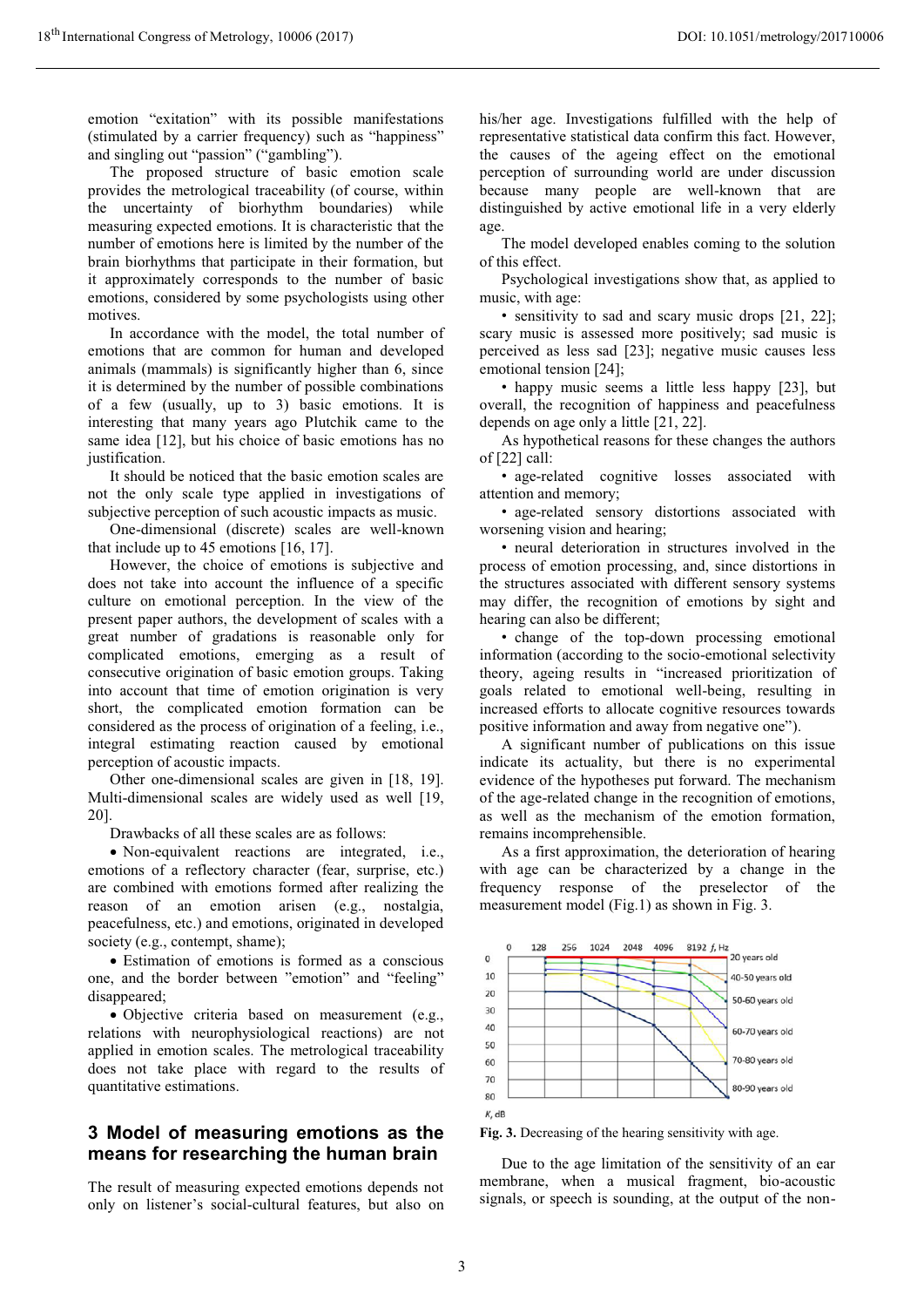linear converter, as a rule, a smaller number of infrasound intermodulation products that give birth to emotions will be formed [25]. Of course, this effect can be different for various excerpts, the difference being greater if the higher frequency part of the sound range is occupied by the sound spectrum.

The age differences concerning the expected emotions while perceiving a funeral ringing of bells (knell), shown in Fig. 4, are characteristic.



**Fig.4.** Infrasonic spectrum selected from the music excerpt after non-linear conversion (Funeral ringing of bells (knell).

For a twenty-year-old believer, in this ringing there is an emotion of the fear of death (a rise in the deltarhythm zone), emotion of meeting with something unknown (rise in the theta-rhythm zone), emotion of hope for the best for a dead (rise in the alpha-rhythm zone). However, for the eighty-year-old person all these emotions are smoothed and expressed significantly weaker.

The excerpt presented below in Fig. 5, shows that a twenty-year-old person will perceive much stronger the emotion of fear in a scream of a yellow ground squirrel taken out of a hole. The eighty-year-old person will feel even a tint of a positive coloration in this scream.



**Fig. 5.** Infrasonic spectrum selected from a bioacoustics signal excerpt after non-linear conversion (Scream of a yellow ground squirrel taken out of a hole).

Fig.6 is an illustrative example, in which an expected difference in emotional perception of infant's cry is shown. A young potential listener should sharply feel fear (the level of reaction within the delta-rhythm zone is maximum), but an elderly person, practically, should not feel fear. For a young "listener", two different peaks take

place in the theta-rhythm zone, the maximum peak is narrower and shifted to the delta-rhythm zone. The last feature will likely stimulate the desire, first of all, to stop infant's cry.

For an elderly person, the difference of similar peaks is not so significant, their maximum being twice less than in the previous case. It seems that the cry will cause alertness and increased attention to an infant, but the actions will be quieter. The difference in the alpharhythm zone makes it possible to suppose that the level of excitation accompanied by corresponding muscle tension should be higher and less smoothed. Such features demonstrate the focus on the specific result.

The proposed interpretation explains the proportion of the infrasound component levels, which stimulate emotiogenic reactions of listeners of different age. At the same time, it is much in line with the most likely emotional reactions and actions.



**Fig.6.** Infrasonic spectrum selected for an infant cry after nonlinear conversion

Similar (qualitatively) age effects are illustrated in Fig. 7 by the infrasound spectrum singled out from the excerpt of "The Little Night Serenade" by V. А. Mozart (a decrease in the energy of the delta- rhythm zone, a slight increase in theta-rhythm zone, a relative equalization of the energy in all the zones studied).

But even in this case, relative changes in the spectrum are noticeably reduced with an increase of the age, causing a drop of the variety of emotional colours being perceived.

The examples given confirm the above observations concerning age influence:

- decrease in the emotion recognition accuracy (decrease in the variety of emotion tints),

- drop of the sensitivity to sounds that are associated with fear,

- and even perception of these sounds as a little more positive.

The origination of the age changes in emotional perception revealed by psychologists can be, to a significant extent, explained by deterioration of hearing.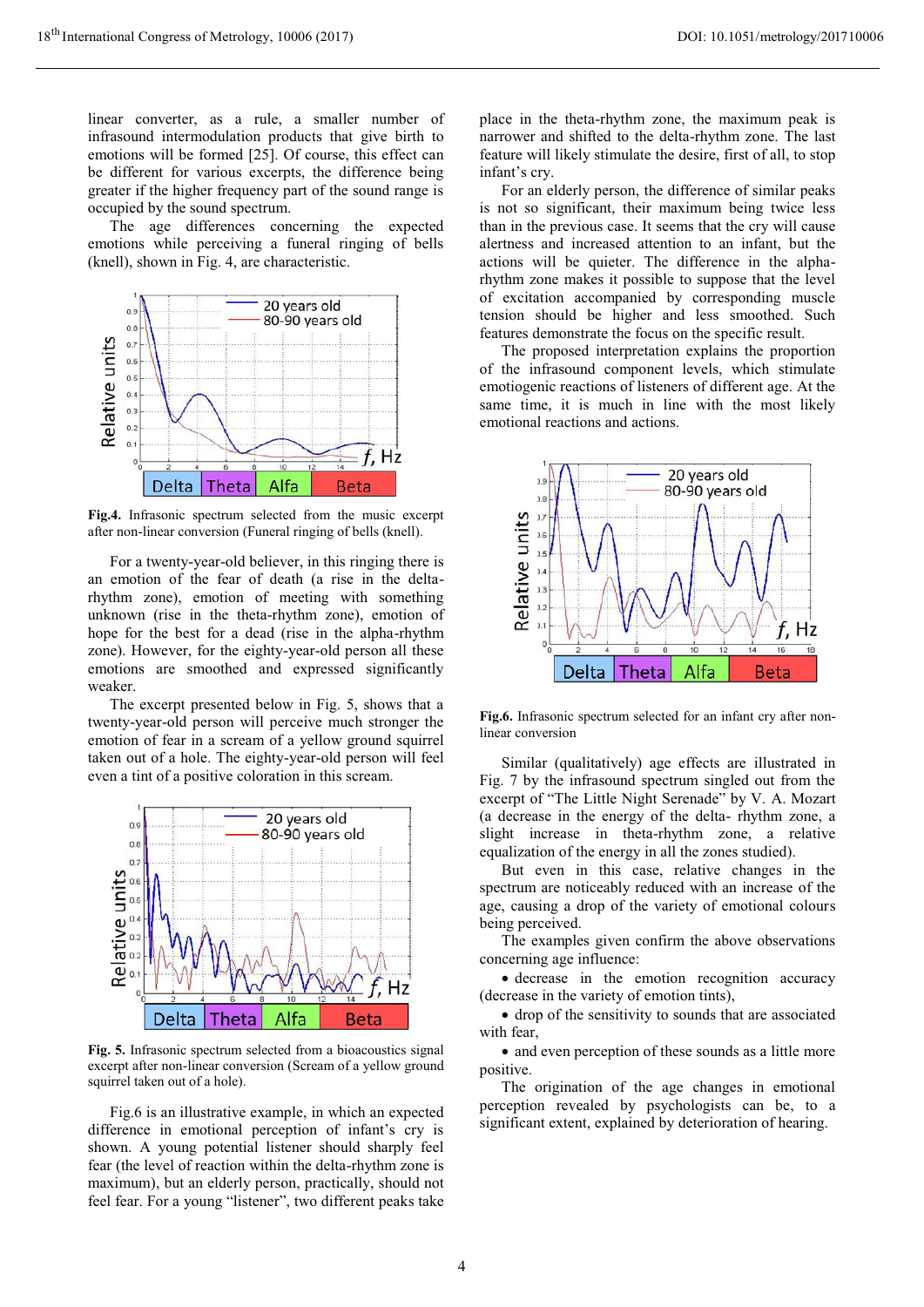

**Fig. 7.** Infrasonic spectrum selected from a music excerpt after non-linear conversion (V. A. Mozart's "Little Night Serenade").

It can be additionally assumed that the gradual reduction of the flow of infrasonic oscillations in the brain, caused by such a deterioration, leads to a decrease in the sensitivity during the process of forming the neurophysiological reactions that give rise to emotions in a limbic-reticular complex. Accordingly, this assumption makes it possible to explain the drop of the acuity of the reaction while perceiving emotional information entering over other sensory channels.

The example of Beethoven, who fell ill with the titanite and went deaf after writing the Moon Sonata and the Pathetic Sonata, but continued creating masterpieces, provides food for thoughts. Almost completely without hearing, he wrote many musical compositions, including such brilliant creations as the Third (Heroic) and Ninth Symphonies as well as Missa solemnis.

The above facts testify that everything is not so simple with regard to the age changes in the emotional sphere of a person.

If the considered measurement model is analyzed as the model of the "mechanism" of some brain part interacting with other brain parts, it enables offering an explanation for these facts too.

The formation of emotions by means of vision is associated with the recognition of images, their logical comprehension and with the appearance of an emotiogenic reaction only after that. In other words, this process is much more complicated and slow than in case of forming emotiogenic reaction to an acoustic impact. The role of vision in forming the emotional sphere has effectively manifested itself at relatively late stages of evolution.

Unlike the visual impact, music creates a flow of neurophysiological reactions that form the basic emotions in the limbic-reticular complex. First and foremost, it is music that develops the ability to detect differences between various reactions inside this flow and contributes to increasing the sensitivity to these differences in the process of emotion formation.

People who have had a developed emotional sphere since their childhood, often hear "sounds" in their mind.

Caused by music, sequences of neurophysiological reactions from the cerebral cortex, enter the limbicreticular complex, form emotional reactions in it, which returning, are combined with other neurophysiological reactions, forming new emotional images.

That is the way Beethoven created his works.

At that, the neurophysiological reactions entering the limbic-reticular complex, stimulate its work, regardless of where they have originated.

This circumstance makes it possible to explain a sociological phenomenon that has been recently discovered: from a large number of representatives of various specialties, the greatest duration of life distinguishes conductors, artists associated with music and scientists taking great interest in their researches. (The emergence of the latter in this list among the leaders can be associated not only with their rich emotional life, but also with the fact that among them the percentage of active music lovers is high).

Hence, the physiological reasons of music influence on human health become clear. In its turn, their understanding allows formulating arguments that justify the need to apply music at the earliest stages of child upbringing and to develop musical culture of schoolchildren and students, regardless of their future specialization.

Being emotionally saturated throughout the whole life, should result in an increase in life expectancy.

The proved link between acoustic signals with neurophysiological reactions shown in Fig. 1 and Fig. 2 enables proposing a hypothesis about the formation of infant's cry sounding and other vocalizations. According to this hypothesis, the brain emotiogenic reactions (with the frequencies within delta-, theta-, and alpha- brain biorhythms) stimulating basic emotions, affect the nonlinear converter and modulate oscillations with the sound frequencies that also enter this converter.

It follows from this hypothesis that the analysis of cry with the help of the model proposed allows evaluating the brain activity within the infrasound range, which characterize the infant's level of the emotional sphere development. To test the hypothesis experimentally, variation of the sound spectrum converted into the infrasound range was studied with regard to the cry of several infants (girls) 1-2 days and 2 months old.

The results have demonstrated certain trends. During 2 months, the average value of relative power of components with the delta-rhythm frequencies decreased from 59.1 % to 57.5 %, with theta-rhythm frequencies increased from 26.4 % to 28.1 %, whereas within the alpha-rhythm frequencies this value kept near 14.4 %. At the same time, the standard deviation of the value of relative power for the same 2 months increases approximately twice: for delta-rhythms from 3.8 % to 8.9 %, for theta-rhythms from 2.9 % to 6.1 %, for alpharhythms from 1.6 % to 3.3 % (the higher the frequency, the lower this increase).

The power increase within the theta-rhythm zone reflects the process of emotion understanding.

It is symptomatic that the evolutional development of animal's emotions was associated with consecutive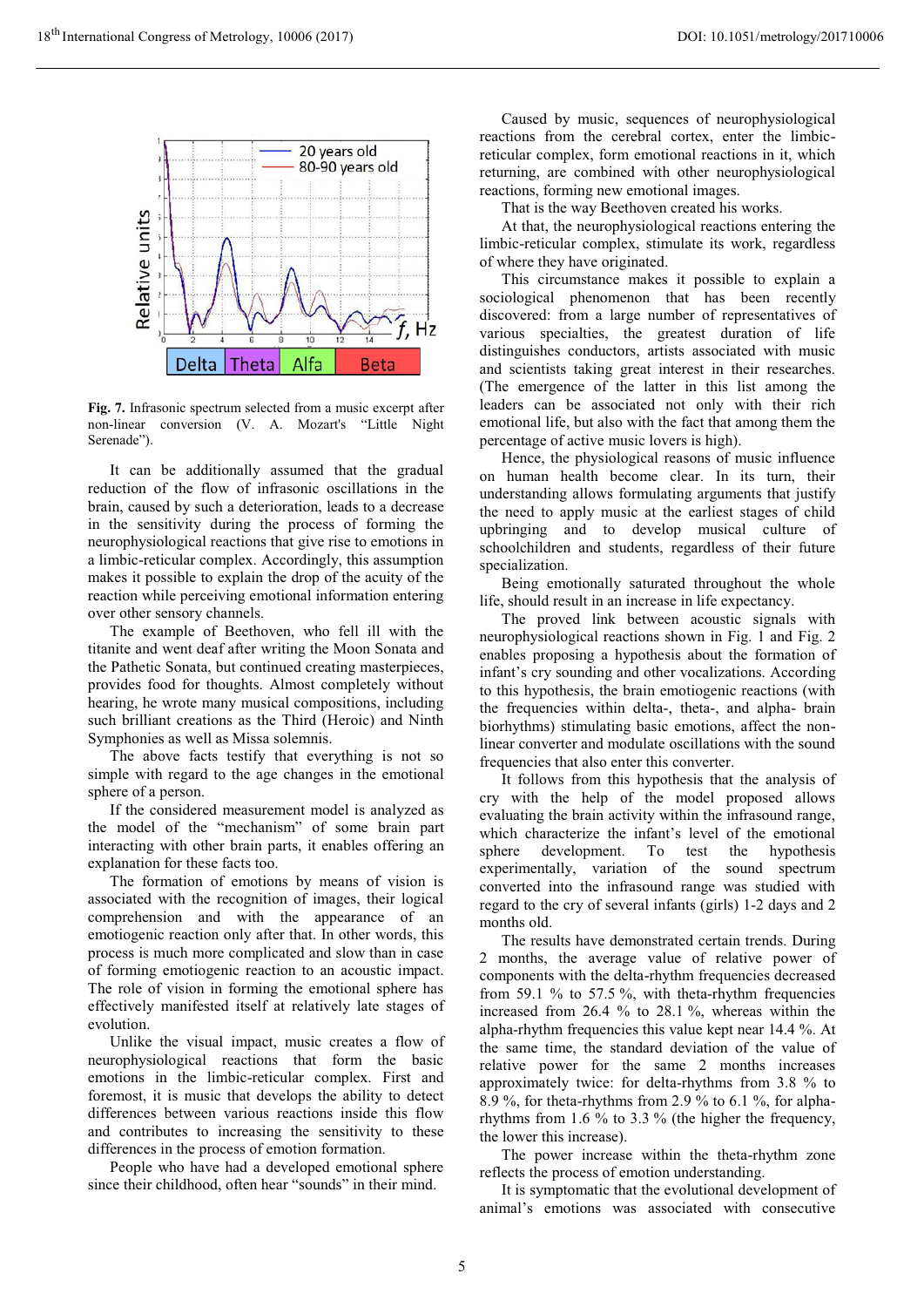growth in neurophysiological activity at higher frequencies.

The standard deviation of the value of biorhythm relative power for a group of infants and its time variation can be considered as parameters characterizing differences related to the level and pace of development of individual infant emotionality features in an infant group under investigation.

Similar parameters obtained for a representative set of vocalizations of an infant and the results of their comparison with the values taken from a reference database can be used as the diagnostic ones. It is important that such an approach enables not only diagnosing diseases, but also detecting deviations that can contribute to development of talents and abilities under some conditions.

### **4 Conclusion**

In the coming era of the Internet of Things, measurements of quantities characterizing properties of human should be recognized as one of the most important metrology tasks. In this field, development of measurement models that concern functions of the human organs, especially, the brain, are of special interest. Specialists dealing with various fields of knowledge should take part in these works. Such developments are very complicated, but they open new horizons. In particular, the present paper gives the analysis of some new tasks that can be solved with the help of the model intended for measuring expected emotions caused by acoustic impacts.

A distinctive feature of this model conditioning its efficiency is the fact that it has been developed as a model of "mechanism" of forming neuropsychological reactions causing emotions caused by acoustic impacts. In previous publications, the efficiency of the model was demonstrated for music theory and philology as well as for automatic translation of speech and creative work of musicians.

In the present paper, with the help of the model, the proposed list of earliest (basic) emotions is justified and the zones of biorhythms are determined that activate these emotions.

The model enabled explaining typical changes in emotional music perception with age and long life of representatives of certain professions. The model also made it possible to justify the diagnostic method of infant's emotional development based on sounds of cry and other vocalizations.

The considered approach to the measurement model reflecting the mechanism of forming measurands, has also demonstrated its efficiency for studying some social processes.

The research is supported by the Russian Foundation for Basic Research (RFBR), project "Forming of a measurement model interrelating musical influence and emotions of listeners" (No. 15-04-00565).

#### **References**

- 1. C.E. Izard, *The Psychology of Emotions* (Springer US, 1991)
- *2.* G.A. Golitsyn, *Information and Creativity* (Russkiy Mir, Moscow, 1997)
- 3. R. Taymanov, Y. Baksheeva, K. Sapozhnikova, A. Chunovkina, JPCS, 772 (2016). http://iopscience.iop.org/article/10.1088/1742- 6596/772/1/012036
- 4. Y. Baksheeva, O. Bazanova, S. Kostromina, E. Nikolenko, K. Sapozhnikova, R. Taymanov, *Proc. the Ninth Triennial Conference of the European Society for the Cognitive Sciences of Music* (Manchester, UK, 2015)
- 5. Yu. Baksheeva, K. Sapozhnikova, R. Taymanov, *Advances in Mathematical and Computational Tools in Metrology and Testing X. Series on Advances in Mathematics for Applied Sciences*, **86**, 90-97 (Singapore, World Scientific, 2015a)
- 6. K. Sapozhnikova, R. Taymanov, *Proc. XVII IMEKO World Congress*, 2049-2053 (Dubrovnik, Croatia, 2003)
- 7. K. Sapozhnikova, R. Taymanov, Measurement Science Review, **10**, No 3, 78-88 (2010)
- 8. R. Taymanov, K. Sapozhnikova, EPJ Web of Conferences, **77** (2014). http://www.epj-conferences.org/articles/epjconf/pdf/2014/14/epjcon f\_icm2014\_00016.pdf
- 9. R. Taymanov, K. Sapozhnikova, KEM, **613**, 482- 491 (2014)
- 10. R. Taymanov, Y. Baksheeva, K. Sapozhnikova, *Proc. 12th International Symposium on Measurement Technology and Intelligent Instruments (ISMTII 2015)* (Taipei, Taiwan, 2015)
- 11. P. Ekman, *Emotions Revealed: Recognizing Faces and Feelings to Improve Communication and Emotional Life [Psikhologiya emotsiy. Ya znayu, chto ty chuvstvuesh]* (St. Petersburg, Piter, 2010)
- 12. R. Plutchik, Annul. N.-Y. Acad.Science, **134**, No 2, 776-781 (1966)
- 13. L.V. Kulikov, *Psychology of Mood* [*Psihologiya nastroeniya]* (St. Petersburg, 1997)
- 14. E.P. Il'in, *Emotions and Feelings [Emotsii i chuvstva]* (St. Petersburg, Piter, 2013)
- 15. K. Sapozhnikova, R. Taymanov, *Proc. of the 10th International Symposium on Measurement Technology and Intelligent Instruments (ISMTII-2011)* (Daejeon, Korea, 2011)
- 16. M. Zentner, D. Grandjean, K.R. Scherer, Emotion, **8**, No 4, 494-521 (2008)
- 17. E. Coutinho, K.R. Scherer, *Proc. of the 12th International Conference of Music Perception and Cognition (ICMPC12)* (Thessaloniki, Greece, 2012)
- 18. Basic Emotions. http://changingminds.org/explanations/emotions/bas ic%20emotions.htm